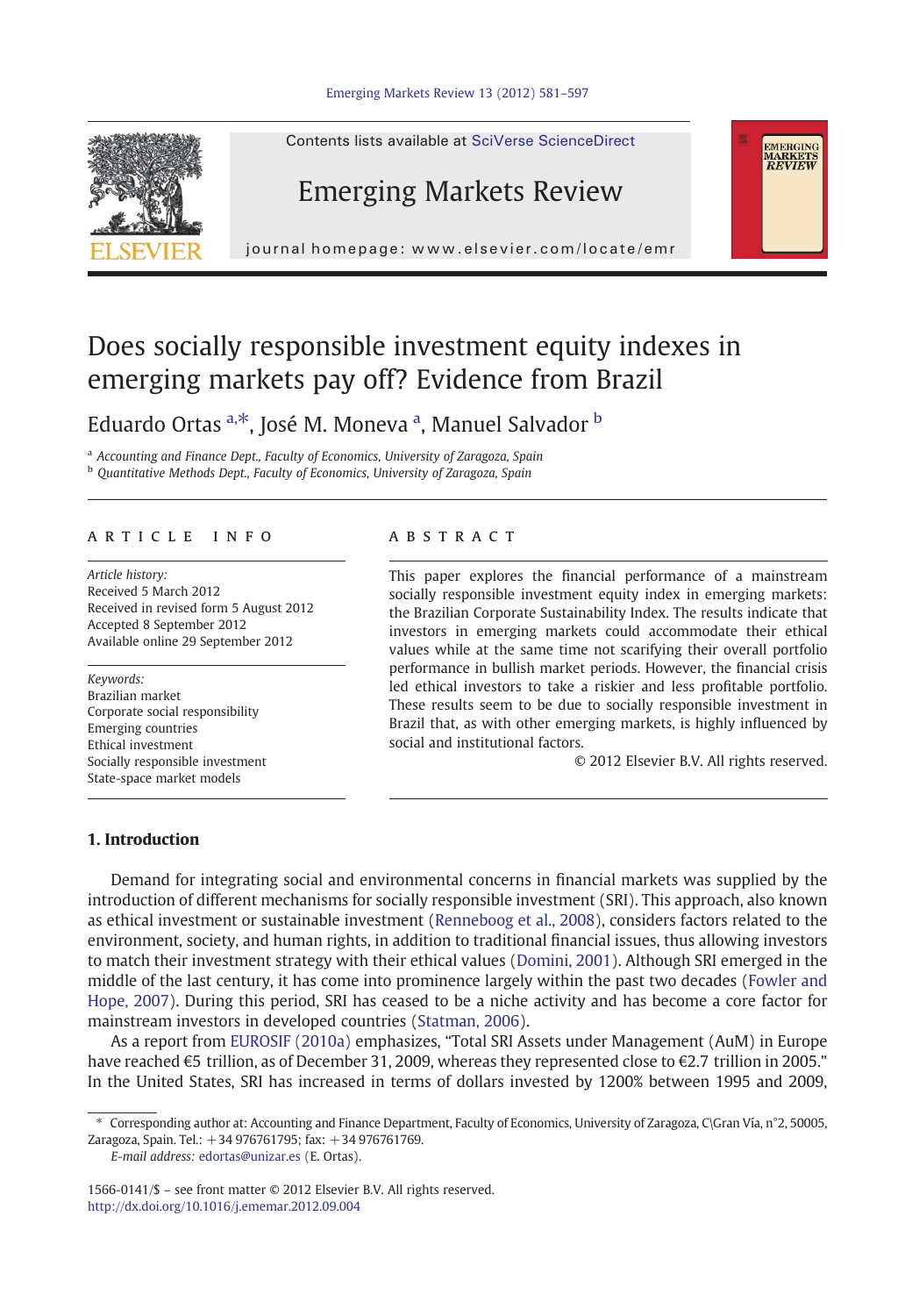resulting in a current share of about 10% of the SRI assets in the AuM on that market [\(EUROSIF, 2010a](#page--1-0)). The great development of this non-conventional investment approach was mainly originated by demand from institutional investors, through the mainstreaming of environmental, social, and governance principles in financial services, and by external pressures from the major nongovernment organizations (NGOs) worldwide [\(EUROSIF, 2010a](#page--1-0)).

This steep growth in SRI worldwide has stimulated the interest of academics and practitioners in conducting research on SRI performance ([Fowler and Hope, 2007\)](#page--1-0). Previous studies have mainly focused on measuring the risk-adjusted returns of several SRI assets, investment or pension funds, or SRI equity indexes in developed countries [\(Fowler and Hope, 2007](#page--1-0)). Although emerging markets have been a mainstream research area in the management and business agenda, thus far there has been little interest in SRI performance research in emerging countries. This lack is even more remarkable when considering that, according to the International Finance Corporation's<sup>1</sup> (IFC) claims, investor interest in SRI in emerging markets has gained momentum over the past decade [\(IFC, 2011\)](#page--1-0).

A global overview indicates that SRI has gradually evolved in emerging markets to represent over  $\epsilon$ 200 billion<sup>2</sup> [\(MERCER and IFC, 2009\)](#page--1-0). This increase could be explained by the integration of corporate social responsibility (CSR) principles into financial markets, which is relevant to social and economic progress in emerging countries. More importantly, another relevant factor is the development of SRI equity indexes, which are non-conventional stock indexes of great relevance in this process because they have contributed to increased awareness and growing acceptance of the core concepts of sustainable investing among both companies and investors in these countries [\(IFC, 2011\)](#page--1-0).

The most notable example of this process is the creation and development of the Brazilian Corporate Sustainability Index (BCSI) in Brazil in 2005. As an illustration, the amount of Brazilian retail SRI AuM grew from about €42 million in 2005 to over €700 million in 2009 [\(MERCER and IFC, 2009](#page--1-0)). This phenomenon has been similar to what occurred in the U.S. and Europe as a consequence of the appearance of the Dow Jones Sustainability Indexes (DJSI) and the FTSE4Good Indexes. However, although the U.S. and Europe SRI equity indexes' "revolution" has been widely studied ([Schröder, 2007](#page--1-0)), similar studies have not been done in emerging markets.

To address this issue, this research explores, following traditional research on corporate social performance (CSP), the financial performance of the BCSI, thus contributing to the recent claims of the IFC and the World Bank that state that more research is required to further document the possible relationship between a company's sustainability performance and financial outcomes in emerging markets [\(IFC, 2011\)](#page--1-0). Because the companies included in the BCSI are associated with higher levels of sustainability (see [Appendix 3](#page--1-0) for further details), this research should bring new insights about how companies' sustainability policies and strategies influence their financial performance. The analysis of BCSI performance could allow for the evaluation of how Brazilian companies manage risk and avoid costs (i.e., downside risks) and take advantage of sustainability-driven innovations in products, services, brands, and other intangibles (i.e., upside opportunities) ([IFC, 2011](#page--1-0)).

Although there are SRI equity indexes in other emerging countries (see [Appendix 1](#page--1-0) for a complete list of the current SRI indexes in emerging markets), the BCSI was the second launched at the global level and the first of its kind in Latin America.<sup>3</sup> Moreover, the amount of SRI AuM in Brazil, where SRI has great institutional backing, is higher than in other emerging countries like India, where retail investors dominate. This is of special importance because institutional investors, such as pension funds, insurance companies, bank trusts, and other diversified financial forms, have become increasingly influential with their cross-border portfolios in the global financial markets in the past 20 years ([Wen, 2009\)](#page--1-0). Institutional investors' activism on SRI should subsequently promote global sustainability.

This study of SRI in Brazil is also relevant because that market, as with other emerging economies, presents some factors that differ from established markets and that could have a significant impact on SRI performance. Examples, among others, are the rapid population growth, the potential of companies in

<sup>&</sup>lt;sup>1</sup> The IFC is the entity belonging to the World Bank Group that promotes sustainable development in the private sector of emerging markets. Further information can be found at: [http://www.ifc.org/.](http://www.ifc.org/)

 $2$  This amount is mainly distributed among the Brazilian, Indian, and Chinese markets.

<sup>&</sup>lt;sup>3</sup> In September 2010, the Mexican Stock Exchange announced an SRI equity index; however, at time of this writing, there was not enough market data to analyze this index. The publication of the index is scheduled for late 2012.